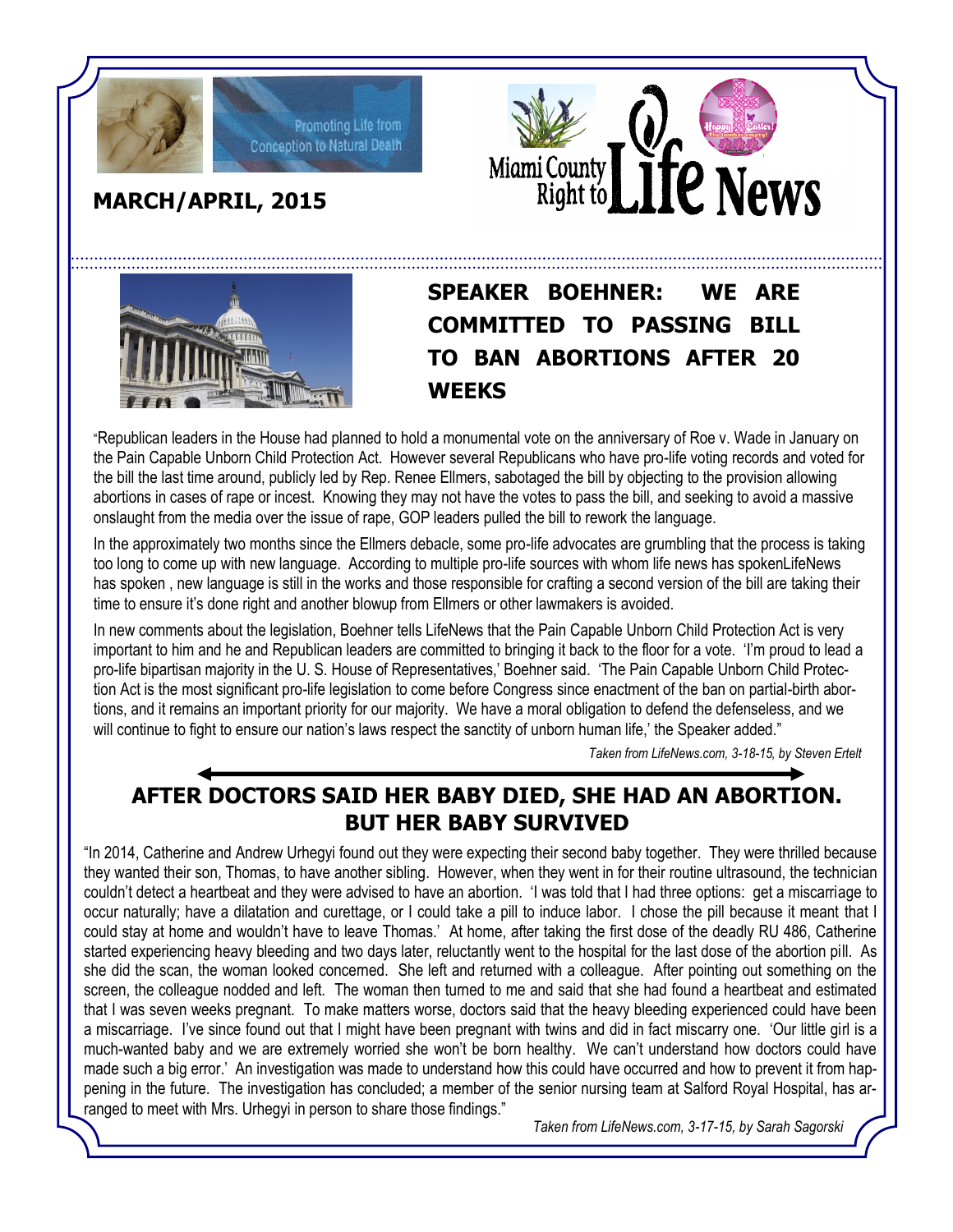Page 2 MARCH/APRIL, 2015



# **SAVE THE DATE!!!!**

### MOTHER'S DAY ROSE SALE!!

Miami County Right to Life will again make roses available at participating churches on Saturday, May 9 and Sunday, May 10, 2015, for those most deserving people — mothers. If you would like any further information, please contact Dave Enneking at 339-3198.



## **DR. JACK WILLKE,-FATHER OF THE PRO-LIFE MOVEMENT, PASSES AWAY**

"We are deeply saddened to report that Dr. Jack Willke, president of Life Issues Institute, passed away unexpectedly at his home on Friday, February20.

Dr. Willke and his wife Barbara, who preceded him in death, were considered the parents of the international pro-life movement. Their educational materials, espe-

cially their Handbook on Abortion and the later Abortion: Questions and Answers, have been translated into 32 languages and were responsible for educating millions around the world about abortion.

Dr. Willke was a founding member and long-time president of the International Right to Life Federation, a former president of the National Right to Life Federation, a former president of the National Right to Life Committee, and the founder and president of the Life Issues Institute, a nationwide educational organization. He was also responsible for the conversion of President George Bush from a pro-choice to pro-life position.

Bradley Mattes, Life Issues Institute executive director, said, 'Words can't possibly express how sad we feel. Jack was almost 90 and we knew the time was approaching when he'd join his dear Barbara in heaven, but it's hard to say good bye. Jack has been my mentor and colleague for over 23 years and was a second father to me."

*Taken from LifeSitenews.com, 2-23-15*

| <b>OTHER UPCOMING EVENTS:</b> |                                 |
|-------------------------------|---------------------------------|
| <b>Memorial Day Parade</b>    | May 25, 2015                    |
|                               | <b>Contact Dave Enneking at</b> |
|                               | 339-3198 if you are inter-      |
|                               | ested in participating          |
| <b>Strawberry Festival</b>    | <b>Saturday June 6 and Sun-</b> |
|                               | day June 7, 2015                |
| <b>Miami County Fair</b>      | <b>August 14-20, 2015</b>       |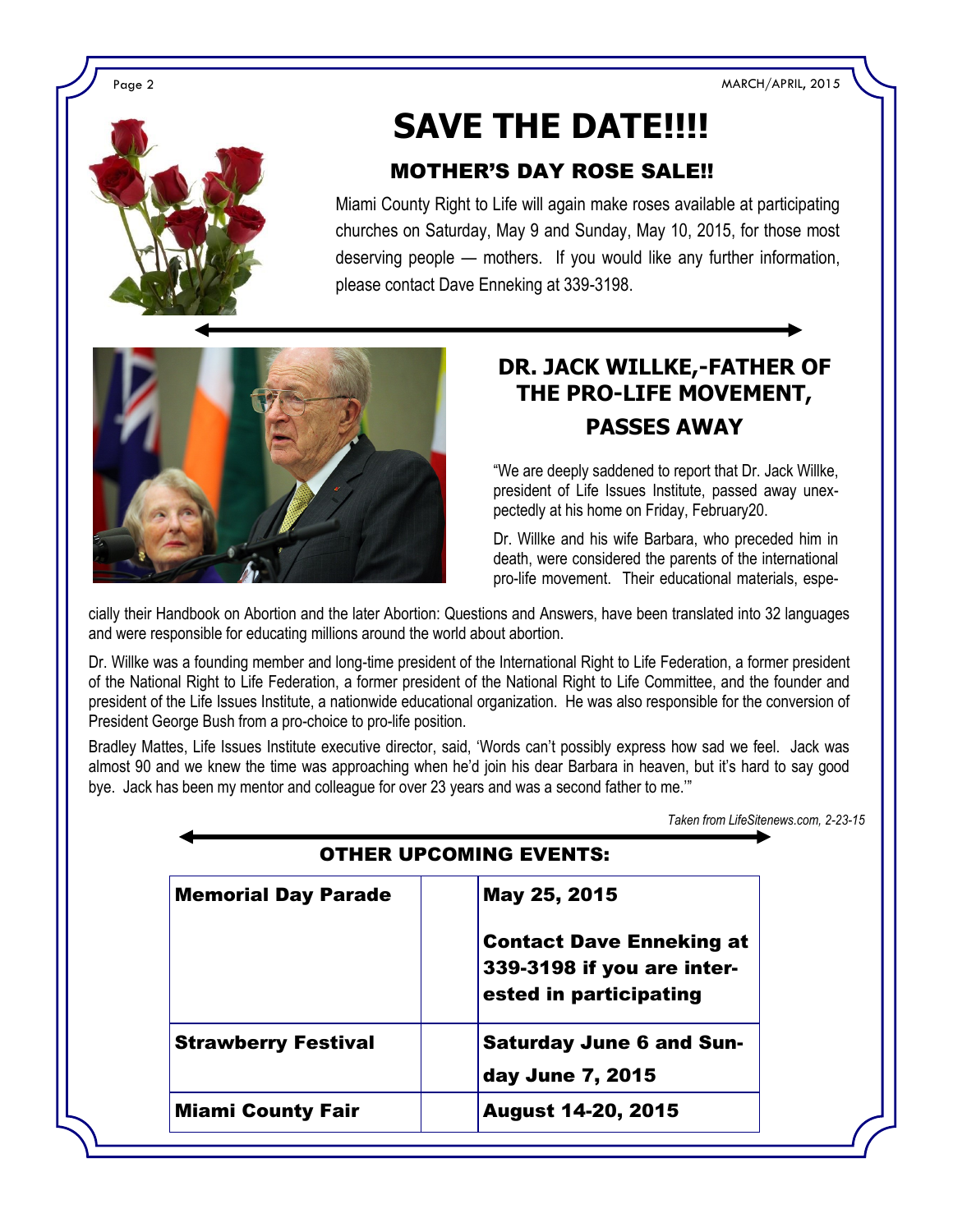Page 3 MARCH/APRIL, 2015

# **"I SAT IN THE CLINIC FOR SEVEN HOURS DEBATING WHETHER TO ABORT MY BABY"**

"People remember dates for birthdays and anniversaries. Well this date is forever burned in my brain. It's a day that I will remember and I remember every single detail of that day. I think that is God's way of showing me that HIS plan is and will always be greater and bigger than anything and everything I've every known.

I sat in the abortion clinic for nearly seven hours. I remember wearing a pink t-shirt that was soaking wet from crying. Below is my post from that day and I remember crying the entire time I was writing it. I hope that by sharing this that it touches someone.

'Today I was at the abortion clinic. I had my mind made up. My boyfriend was cheating on me. I have small kids, what will people think?? I kept telling myself I'm all alone—I need to do this. Sitting there—I could hardly make out anyone or anything through the tears. People were eating fast food around me, laughing, texting. I on the other hand was a wreck. I kept my face down, my face was drenched in tears. I kept telling and giving myself every reason to go through with this even though I did not believe in it. I kept saying I'm on birth control; this could not happen. I kept trying to justify it. But, my heart was heavy; I felt like I was about to make a horrible, horrible decision and God was giving me signs to not do it. I woke up this morning: my daughter was sick-I had to find a sitter; I got lost; my car broke down for about 15 minutes and I got here late—they still got me in. I prayed that God would stop and give me a sign, give me the strength to get up and walk out of here.

The lady called me to the desk. Last step before you go back. I fumbled through my wallet to find my drivers license and out fell a card a couple left on the table Saturday night when I was working. It had their church name on it; on the back was a common verse, 'Don't be afraid, for I am with you. Don't be discouraged, for I am your God. I will strengthen you and help you. I will hold you up with my victorious right hand.' Isaiah 41:10. I knew God was speaking to me.

Two of my best friends called me just in time and said the most comforting things. "I will be there for you. There's a reason God gave you that gift." I told the lady I changed my mind. As I was about to walk out, a young girl no older than probably 19 said to me 'Are you going to do it?' I told her I couldn't. She said, 'I wish I would be brave like you.' I told her she was brave and she could do the same thing. She said she had to do it because of some serious circumstances. As I turned around, she said 'When you see your baby's face for the first time, you're gonna be so glad you walked out of here today.'

you.



Pouring tears, I walked out and felt a huge weight off my shoulders. No matter what your circumstances are God doesn't make mistakes and He is here for

After a scary pregnancy and countless weak moments thinking I just could not do this by myself, on September 12, 2013, I welcomed by beautiful Vaida Everly into this world with both my best friends by my side. I remember seeing her for the first time and bursting into tears. And **the state of the state of the state of the words that** engraved in my head were the words that girl told me before leaving the clinic that day, 'When you see your baby's face for the first time, you are going to be so hap-<br>tiny 6 lbs. is now 18 lbs.. full of life. full of  $\frac{1}{2}$  for the south of here today.' My once energy loves to laugh and to smile. energy, loves to laugh and to smile.

And last but not least, she is that beauti- full baby girl I was singing to at midnight in

the kitchen. The video that has touched millions of people all over the world. Singing to her in our kitchen for a memory keepsake is the reason our entire life is about to change—for the good, for the better. She was meant to be here. I'm, so lucky.'"

> *LifeNews Note: Kimberly Henderson is best known for her YouTube video singing "How Will I Know" to her daughter.*

> > *From www.LifeNews.com/category/national/Kimberly Henderson March 16, 2015*